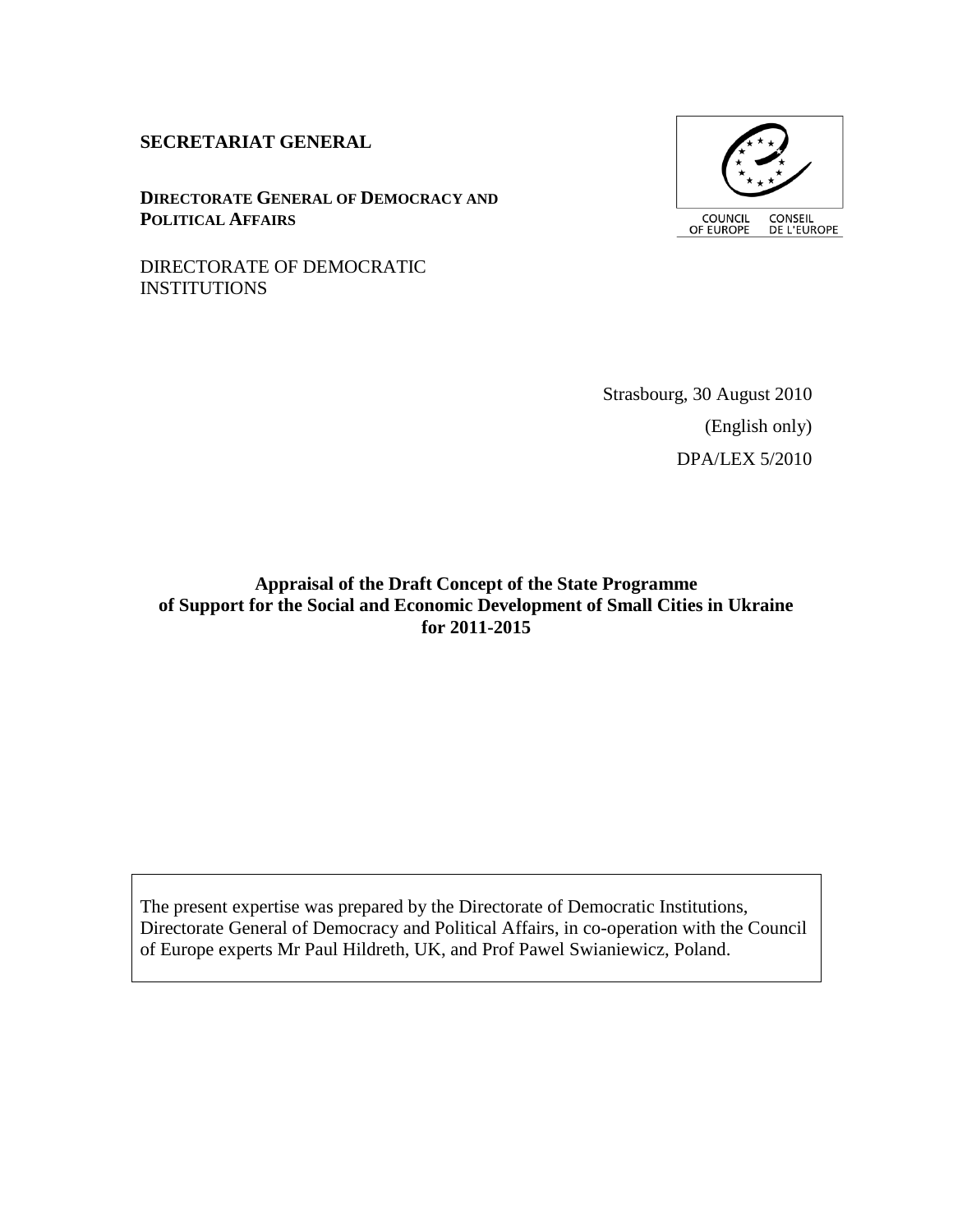## **1. Background**

By the decision of the Governmental Committee on Regional Policy, Construction, Housing and Municipal Economy Issues dated 18 May 2010, the Government of Ukraine requested Council of Europe (CoE) assistance on the preparation of the Concept of the State Programme of Support for the Social and Economic Development of Small Cities in Ukraine for 2011-2015. The same requests were presented by the Minister of Regional Development and Construction of Ukraine in his letter of 24 June 2010 and by the President of the Association of Small Cities of Ukraine in his letter of 31 May 2010.

This appraisal provides comments and proposals on the Concept in the light of the CoE standards, and takes into account the results of the discussions held in the framework of the  $5<sup>th</sup>$  Annual Forum of Small Cities of Ukraine (6-7 July 2010, Ukrainka). The paper also includes an Appendix providing evidence on the economic and social performance of small and medium-sized cities, which could be helpful in designing a Programme of support to small cities in Ukraine.

## **2. Introduction to concept**

The opening section of the draft paper introduces the concept of developing a programme of support of social and economic development of small cities in Ukraine. It implies that the Programme will be compliant with the European Charter of Local Self-Government (ECLSG). Other European charters and conventions are also seen as being relevant to the development of this programme.

There is an absence of detail in the draft paper about the actual design of the Programme, which is acknowledged in the Options section and will be subject to further development work during Phase One. However, the following observations can be made about applying the relevant sections of the Charter to this Programme.

- The municipalities of small cities should be given a full role to play in the development and implementation of the Programme, within the framework of competencies devolved to them by the State. At the present time it is not clear who will be responsible for the development and implementation of the Programme and what respective roles will be played by State, Regional and local institutions (Articles 2, 3 and 4).
- The municipalities should be able to design their own administrative structures to respond to the needs and demands of the programme and take such steps as necessary to recruit and develop sufficiently high-quality staff to run their contribution to the delivery of the Programme (Article 6).
- Consideration should be given to the appropriate resourcing of municipalities of small cities to carry out functions devolved to them for the delivery of the Programme (Article 9).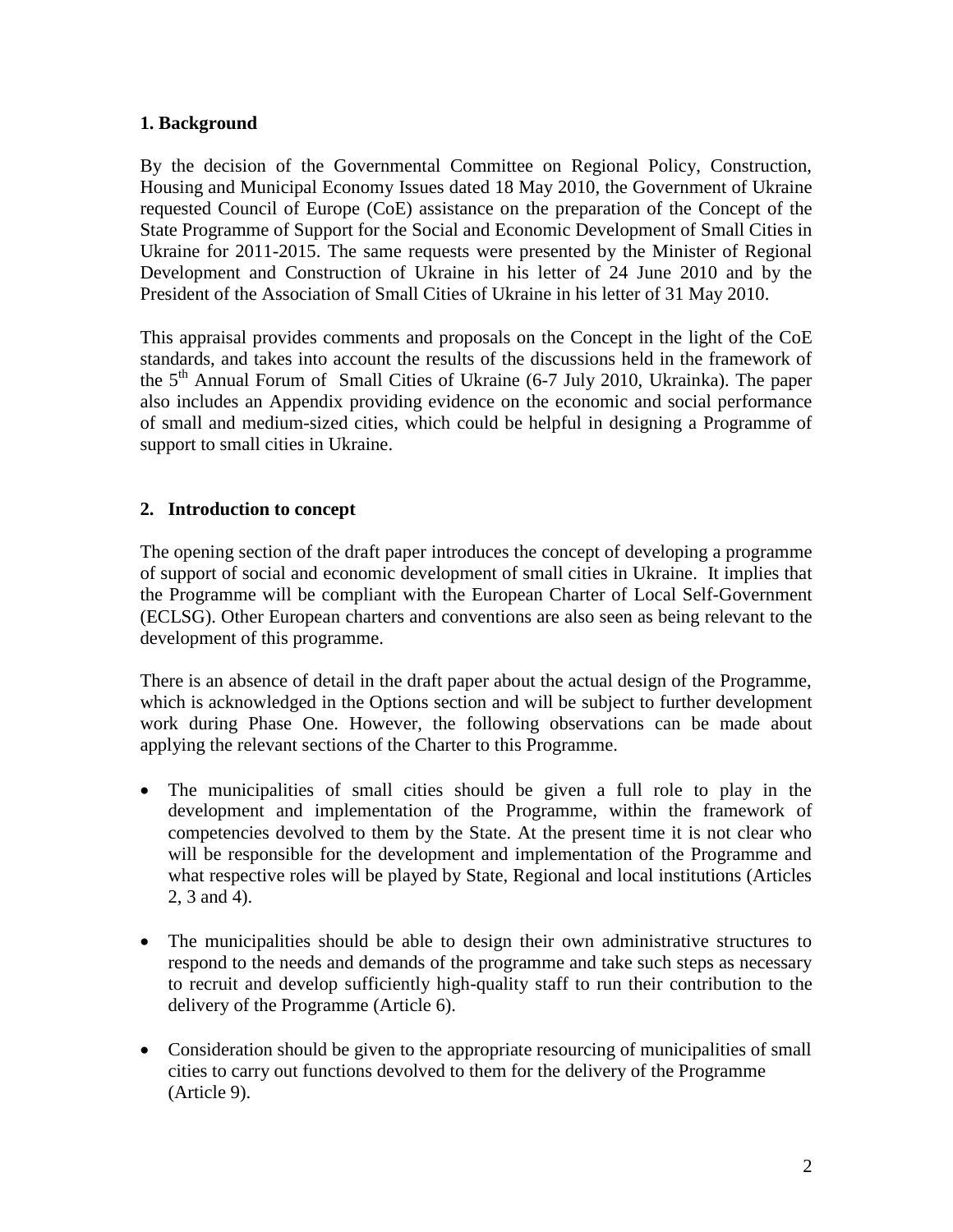It is not clear to what extent there has been consultation with municipalities and local authority associations on the draft Programme (Article 4.6).

In short, it is not possible at this stage to establish how well the draft Programme is compliant to the requirements of the ECLSG. In this regard, it is also recommended to take into account the Council of Europe Experts" Report on the Implementation of the European Charter of Local Self-Government in Ukraine (July 2010).

The draft Concept is very declarative: it includes many objectives (sometimes very ambitious), but does not provide practical tools and mechanisms for their achievement. There are currently several state (sectoral) earmarked programmes in force, which refer to various aspects of development of small cities. In practice, these programmes are not connected or harmonised, which makes their comprehensive implementation rather difficult. In this regard, it would be reasonable to check the existing programmes, ensure their harmonisation with integral principles and main priorities of the development of small cities (development of municipal infrastructure, transport, construction of roads, improvement of municipal administration etc). It would also be important to integrate the development of small cities into more comprehensive strategies of national and regional development, ensuring sustainable development of small cities, elaboration of their general development plans, preparation of new land legislation (e.g. setting new boundaries of municipalities).

## **3. Issues to address**

The paper sets out a list of causes and issues justifying such a programme. These include: the decline of economies of small cities; inadequate infrastructure investment in housing, water and energy supplies; slow pace of housing construction; low level of medical, education and social services; insufficient growth of new enterprises; inadequate choice and number of employment opportunities; weak transport infrastructure to connect villages and towns with cities and absence of strategic municipal plans to begin to address these issues.

However, even at this early stage some important issues are not addressed:

- *Definition of small city* For the purposes of this draft Programme, what is a small city? This is not clear. A small city could be defined in different ways – population size, GVA performance, in relation to large cities in Ukraine. Small cities in some countries are large cities in others (e.g. China). It would be helpful to provide a clear definition at the start of the paper.
- *Scope of Programme* Beyond a basic definition of 'small city', it would also be helpful to understand the potential scope of the Programme. Would it apply to the whole of the Ukraine? Would it apply to all small cities? Would it apply to poorer performing small cities? Given that resources are likely to be limited, what would be the priorities within the Programme and how would they be decided?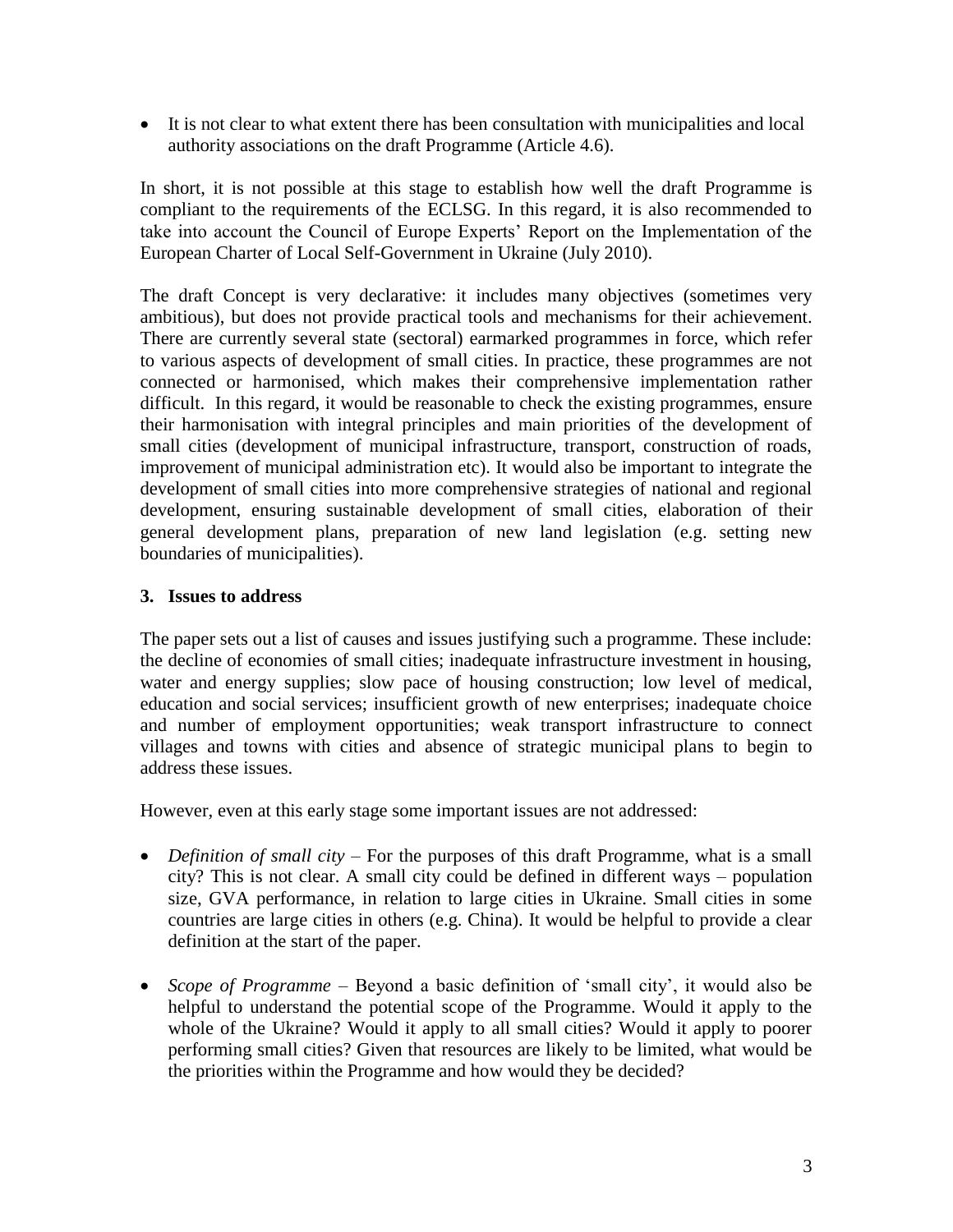- *Position of Programme*  How does this proposed Programme fit in with Regional Policy and other relevant programmes in Ukraine? This is not made clear.
- Different cities, different history, roles and potential In a Western European context, small and medium-sized cities frequently offer different histories, perform different specialist roles within their national urban hierarchy and present different challenges and economic opportunities for economic growth and development to one another (see Appendix for more details). It is acknowledged that the breadth of performance between small cities in Eastern Europe may not be so wide, with more small cities potentially being classified as under-performing, as the pressures for migration to and agglomeration in large cities are significant. Some small cities are in a better position to develop new industries. Others would be better focussed on improving the quality of life for their citizens. However, some consideration of differences ought to be taken account of in the draft Programme.
- *Small cities are not isolated states* It is quite usual to draw up strategies for capital cities and large cities that focus primarily on the city itself. However, the smaller the city, the more its social and economic position, its ability to attract and retain firms and workers is likely to be shaped by the broader local, regional and national economic context. Any programme for small cities therefore needs to address economic relationships between small cities and any neighbouring larger ones, as well as their economic, social and trading interactions with the surrounding region.

The latter two issues are discussed in more detailed in the background Appendix.

## **Possible solutions**

The next section of the draft paper provides a long list of the type of actions that would enable the socio-economic development of small cities to be achieved. This list is very useful and comprehensive.

However, at present the draft paper presents issues, problems and solutions as if universally impacting all small cities. In practice this is likely to be an oversimplification.

An alternative or parallel approach would be to focus on the design of a framework and the tools and instruments for implementing it to address the problems and opportunities of small cities. This is important since whilst a single framework can be established for all cities, different policy instruments and measures might be appropriate in different places. In this regard, it is recommended to make use of the innovative tools which could ensure creation of the centres of the development of respective territories on the basis of small cities (it also relates to rural areas), in particular:

- Application of cluster theory to ensure the development of small cities;
- Improvement of municipal administration according to the principles of the European Strategy of Innovation and Good Governance at Local Level;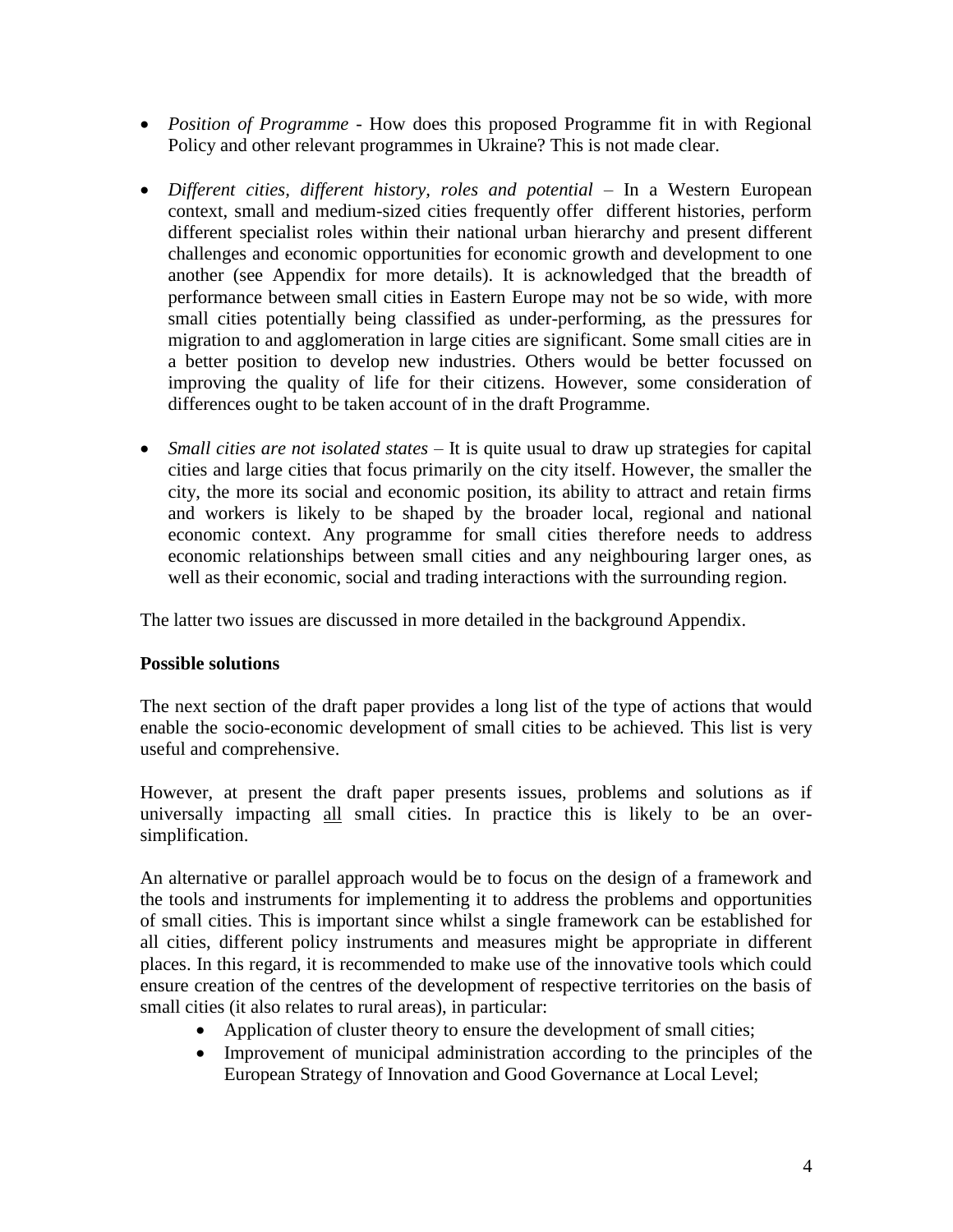- Development of cooperation between authority and community, promoting citizens" participation in local public life (in particular, according to the Additional Protocol to the European Charter of Local Self-Government). This issue is extremely urgent especially for small communities where many local issues may be efficiently solved through by promoting citizens' participation and "social mobilisation" tools;
- Promoting Intermunicipal Cooperation.

As indicated above, a key weakness to avoid is the potential treatment of small cities as "isolated states". As stated above and outlined further in the Appendix, small cities are inter-dependent economically and socially on larger cities and their surrounding region. Modern growth theory and policy focuses on seeking to gain from endogenous advantages and opportunities within regions and city regions (see Figure One). It avoids the old approach of subsidies and State Aids. It is therefore important that small cities policy is designed within the context of regional policy, as well as other relevant State programmes, to create growth and social development opportunities. It should also offer effective coordination between different levels of government from the Municipal city up to the State. Rather than subsidising municipalities, it should seek to build-up effective capacity. Building up human capacity and skills is particularly important.

| <b>Modern Regional Policy</b>                                                                                                                                      |                                                                                |                                                                                                      |
|--------------------------------------------------------------------------------------------------------------------------------------------------------------------|--------------------------------------------------------------------------------|------------------------------------------------------------------------------------------------------|
| <b>The challenge:</b> what form of regional, local and sectoral policies to:<br>• Improve economic performance of all areas, and<br>• Address social inequalities? |                                                                                |                                                                                                      |
|                                                                                                                                                                    | <b>Traditional regional policies</b>                                           | <b>Modern regional policies</b>                                                                      |
| <b>Objectives</b>                                                                                                                                                  | Balancing economic performance by<br>temporary compensation for<br>disparities | Tapping under-utilised regional<br>potential for competitiveness                                     |
| Strategies                                                                                                                                                         | Intervening to support industrial<br>and/or relocate industrial sectors        | Integrated development projects                                                                      |
| Tools                                                                                                                                                              | Subsidies and state aids                                                       | Investing in soft (people) and hard<br>infrastructure                                                |
| Actors                                                                                                                                                             | Central government                                                             | Different levels of government working<br>together, but with different roles                         |
| Unit of analysis                                                                                                                                                   | Administrative regions                                                         | Functional regions                                                                                   |
| Source: OECD                                                                                                                                                       | <b>Redistribution from leading to lagging</b><br>regions                       | <b>Building competitive regions by</b><br>bringing together actors and targeting<br>key local assets |

*Figure One – Modern Regional Policy*

The way forward, which hopefully will be addressed in Phase One, is to go beyond this list to design a framework for small cities policy that fits in the context of regional policy.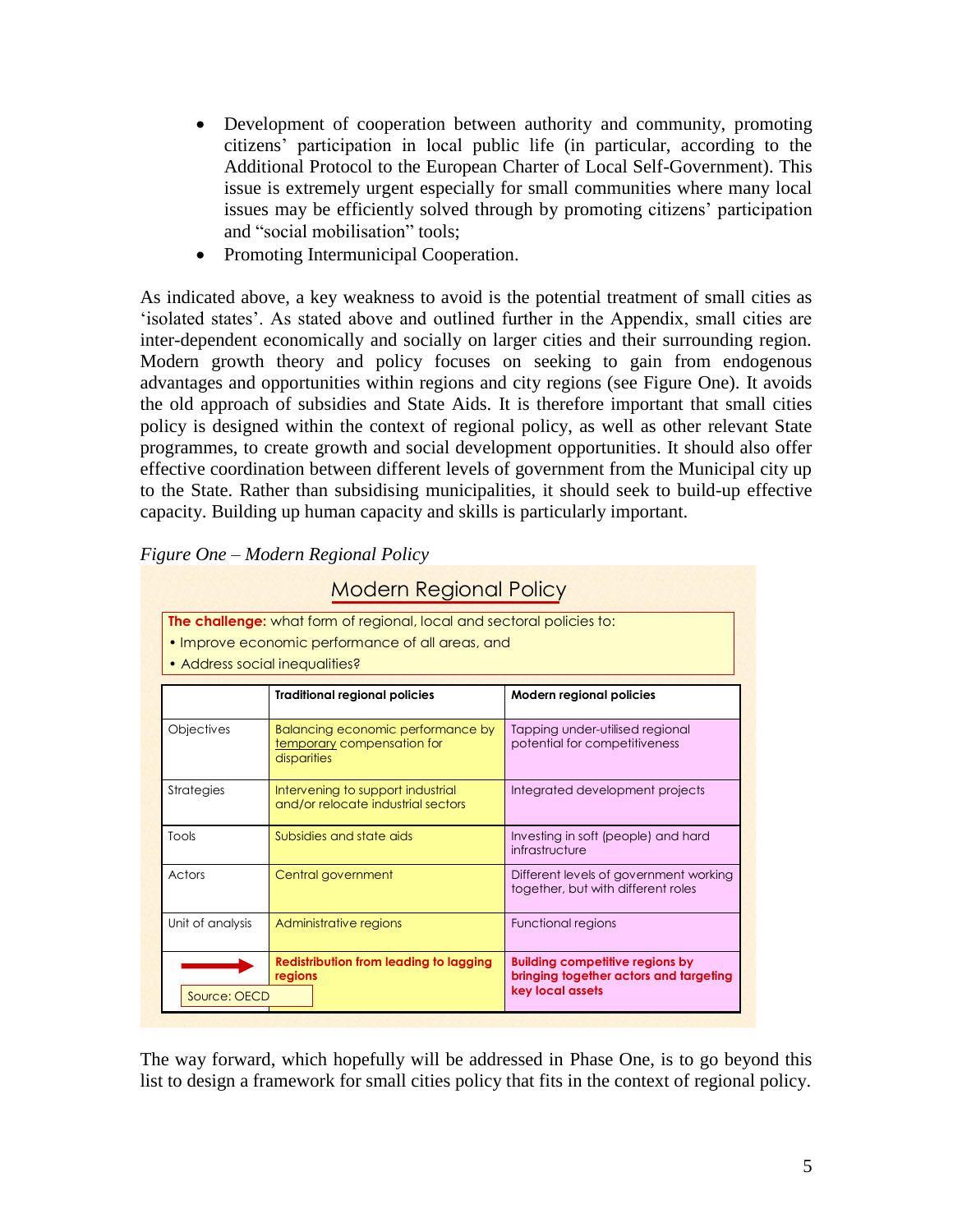Potential options for this framework are discussed further in Section 6 below.

# **4. The purpose of the programme**

The stated goal of the programme is to create the organisational, legal and economic mechanisms that will deliver the economic and social development of small cities.

This goal is supported, with the caveats already set out above.

# **5. Options**

The preferred option is to develop a comprehensive programme aimed at enabling small cities to improve their economic and social potential, with a list of ambitions for outcomes from this programme. Such a programme would be organised in two phases:

- *Phase One (2011-2013)* The development and adoption of new and amending existing regulations on social and economic development of small cities and the improvement of territorial administration; and
- *Phase Two (2013-2015)* Analysis of the first stage with further adjustments and implementation of the Programme

Milestones and deadlines specified by the Programme would be synchronised with phases of implementing local government reform, fiscal, taxation, land and reforms in housing.

As indicated above, there is a lot of work to do to develop a framework for a comprehensive programme. This framework needs to:

- Define a 'small city' for the purposes of this programme (see above);
- Set out how a Programme would fit within the aims of Regional Policy in Ukraine and other relevant State programmes;
- Define the tools and instruments that would come within the Programme;
- Address how it would be delivered and what the respective roles would be of the Municipalities of small cities, regional level and State;
- Set out what scope there would be for cross-border cooperation between Municipalities within functional economic areas. Indeed, in some countries such a programme would be run on a cross-municipal basis. The new government in the UK is currently exploring developing such an approach at the present time
- How the Programme would be funded;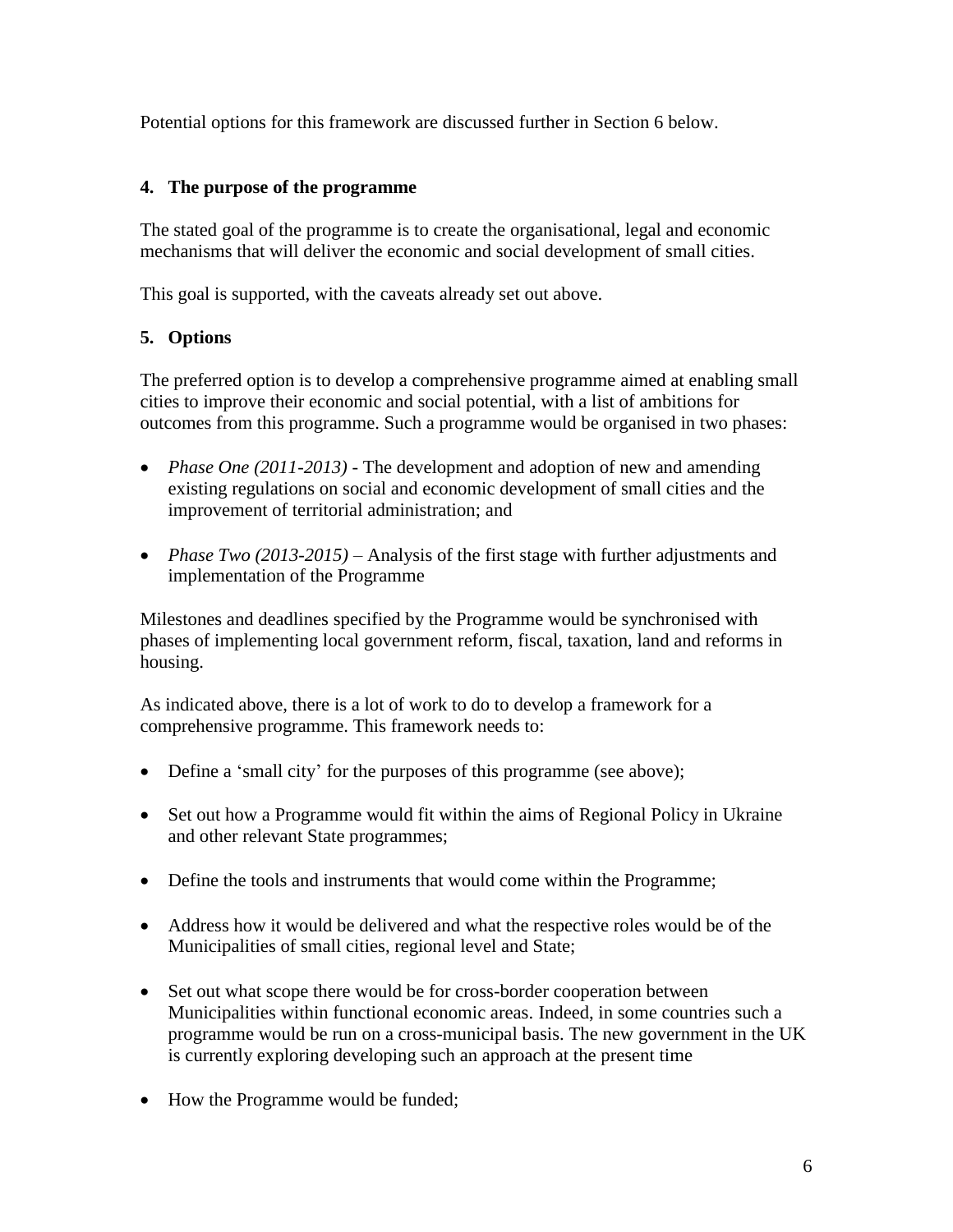- Propose investment in human capital in cities as a key factor in successful regeneration (see Appendix);
- Provide for capacity building of municipalities, their staff and political leaders;
- Clarify what evidence and statistical tools are available to support the Programme and its implementation; and
- Provide an approach to strategy development that understands that small cities are not "isolated states" but part of their wider sub-regional and regional economy.

## **6. Results and effectiveness**

It is stated that Programme will ensure that organisational, legal and economic mechanisms will be in place to ensure the delivery of social, economic and environmental objectives for the programme.

The previous section has set out some of the issues that will need to be addressed.

## **7. Financial, logistical and human resources**

The draft paper implies that financial, logistical and human resources required for the Programme will be identified during phase one.

It is also made clear that the implementation of the Programme will require international technical and financial assistance.

These comments and the attached Appendix have sought to set out what some of these issues are and how they might be addressed.

## **8. Conclusions**

The CoE experts recognise that this Programme is currently in a development stage. A good start has been made, particularly in identifying issues and problems, as well as possible approaches towards solving them.

However, comments have been provided on issues that are either currently missing in the present draft or need further development. The principles of the European Charter of Local Self-Government have been borne in mind. Section 6 provides a summary of the key issues that could very usefully be given further attention.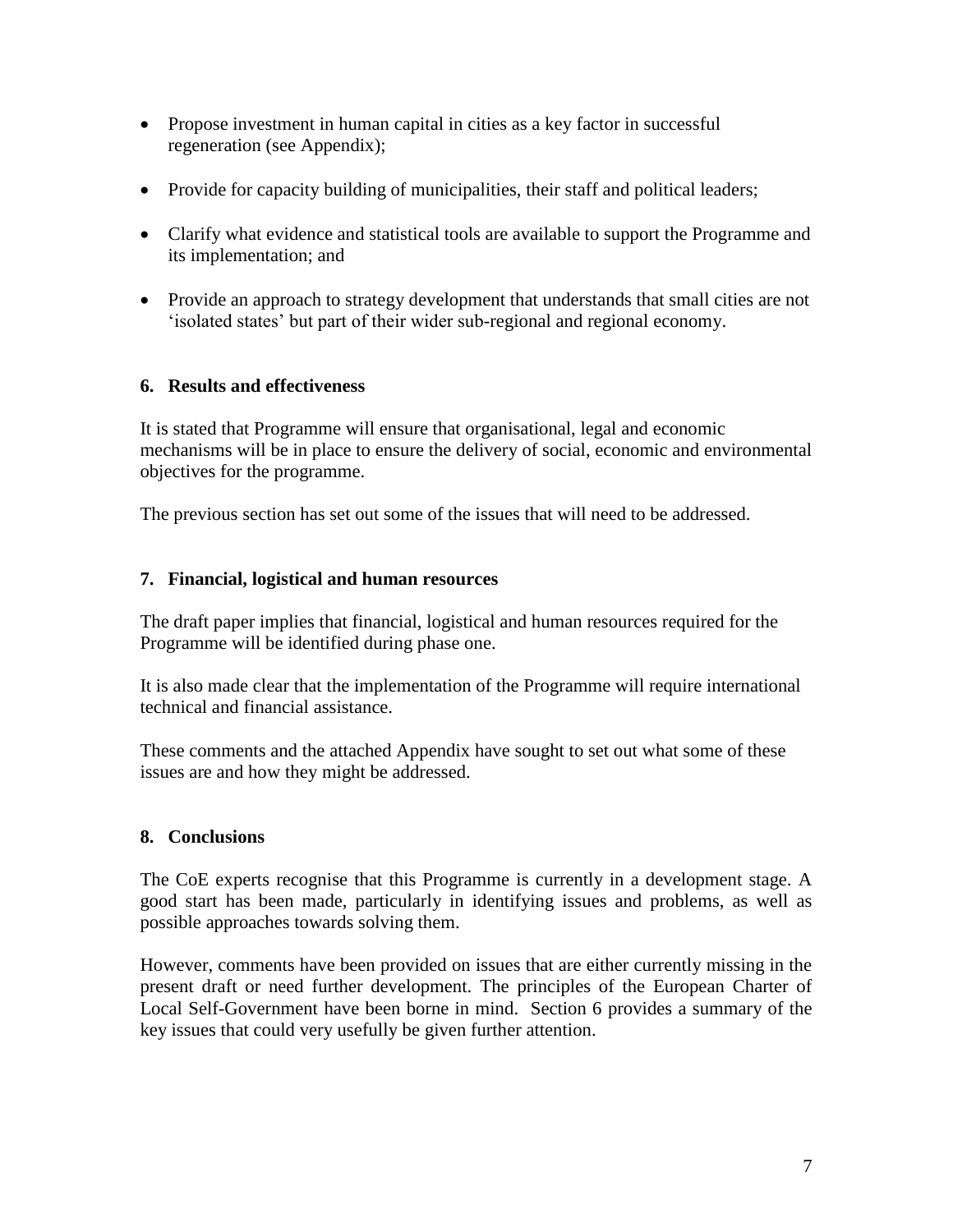#### **Appendix**

#### **Background note on small and medium-sized cities in relation to proposals for State programme of support to small cities in Ukraine**

#### Prepared by Paul Hildreth

#### 1. *Purpose*

This Appendix provides background information from studies on small and mediumsized cities. It draws on a paper written for the OECD by the author (Hildreth 2006a) and since has been adapted to be applied to English medium-sized cities (Hildreth 2006b) (Hildreth 2007). The principles outlined in the original study have been explored and tested in further research in the UK, particularly in addressing the impact of economic linkages between cities (Lucci and Hildreth 2008) (Work Foundation, SURF and Centre for Cities 2009 and 2010 (pending)). A further study is currently underway studying medium-sized cities in Denmark, which is due for completion in autumn 2010. Whilst some of this material is focussed on medium-sized cities, the principles and issues that it raises apply equally to smaller cities.

It is not suggested that the results from these studies would be exactly replicated in Ukraine. There are important differences, not least the relative strength of some industrial cities in Eastern Ukraine, compared with post-industrial cities in Northern England. But from observation of other Eastern European countries, some of the issues set out in this note may be of relevance to the design of policy for small cities in Ukraine.

The key learning points are:

- Cities are different in the challenges and opportunities that they face;
- That there is a significant level of inter-dependence of small cities within their regional economic context and with larger cities;
- That whilst it is important in a small cities policy to enable cities to contribute to the design and implementation of solutions appropriate to their circumstances, policy should operate in a wider sub-regional and regional context to realise the economic and social potential of small cities.

## *2. Background*

Capital and large cities have been gaining growing attention internationally (World Bank 2009) and within national policy agendas. This is because capital and large cities are increasingly being recognised as drivers of national economic performance. There is evidence of a positive correlation between city size and economic performance, higher productivity and higher per capita incomes (Polèse 2005). They also tend to attract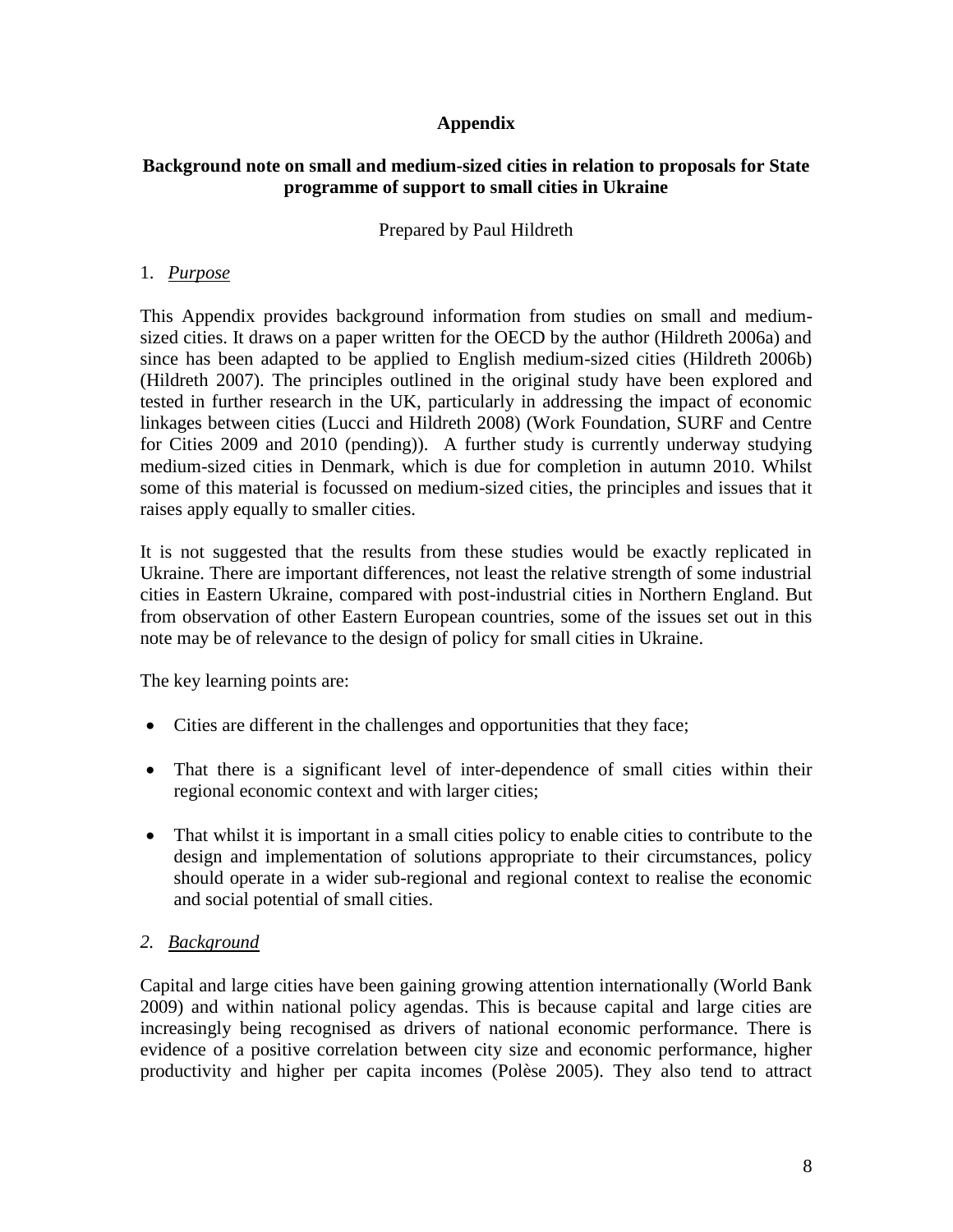concentrations of information and producer services firms that are important for both the city"s and country"s competitiveness in the global economy.

However, there are very many more small and medium-sized cities. Despite this and that they make an important contribution to regional and national economies, they have been more neglected in both policy and research agendas.

Part of the problem is that they need to be addressed differently. Unlike capital and other large cities, small cities cannot be approached as stand-alone places. They are not like islands, surrounded by open sea. Rather, they sit and operate within a wider regional and national urban hierarchy. Their success in attracting and retaining firms and workers, and generating jobs, depends as much, if not more, on the linkages that exist between them and other cities and with the surrounding region, as well as their own economies (Hildreth 2006a).

## *3. Generalised differences between large and smaller cities*

Part of the reason for this is that they play a different role to large cities. This was explored in a classic paper by Henderson (1997), as shown in Figure One below.



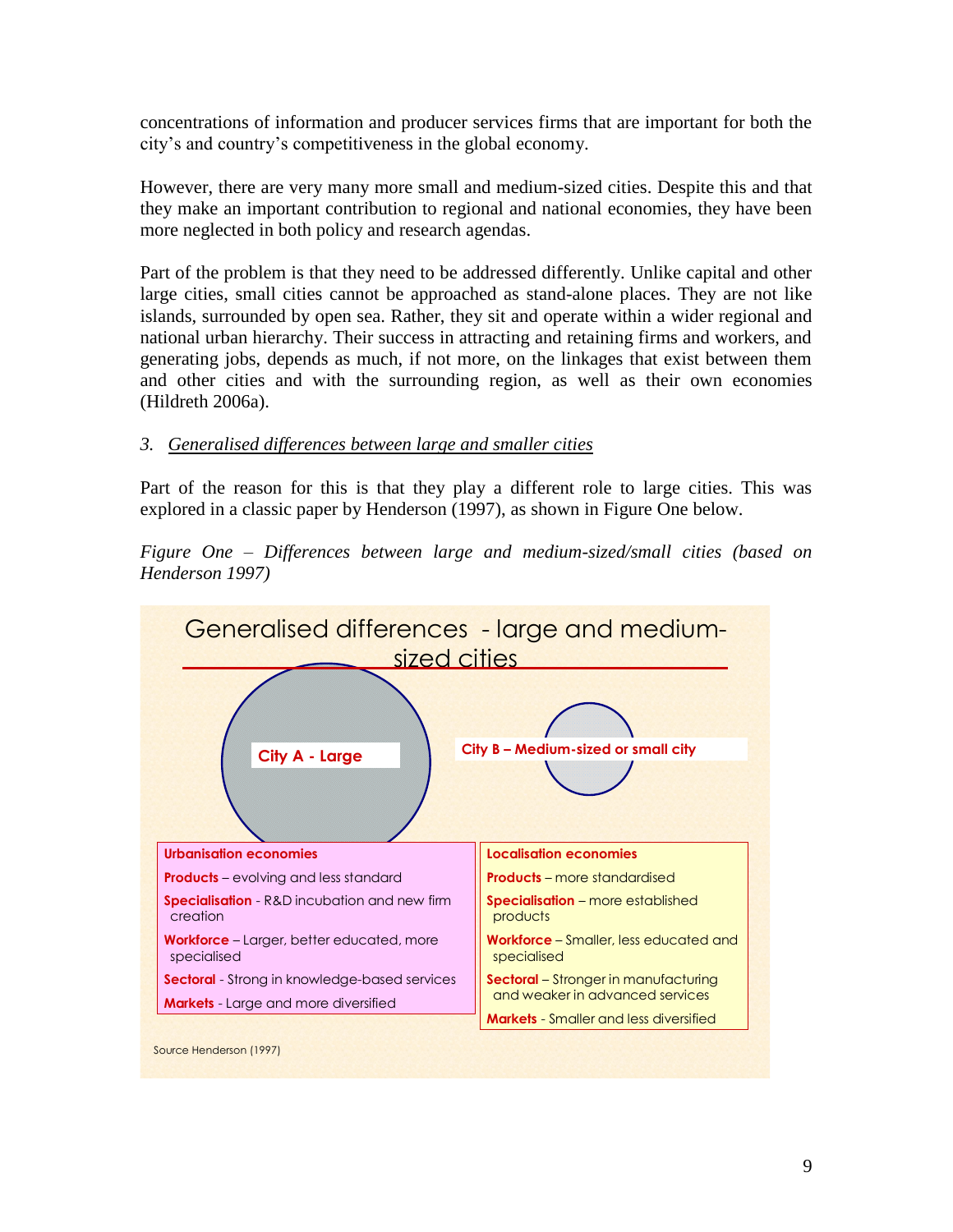In generalised terms, medium-sized and smaller cities tend in comparison with large cities to:

- Offer localisation economies (i.e. offer economies within one or two sectors, rather than across the whole urban area);
- Have firms that produce more standardised products;
- Contain a smaller, less educated and specialised workforce;
- Tend to be stronger in manufacturing and weaker in advanced producer services;
- Offer smaller and less diversified markets.

However, international experience suggests that the economic and social performance of different small and medium-sized cities varies. The issue becomes how to explain this, particularly taking into account the inter-dependence of small cities within their regional and national context.

One way to get round this, which was addressed in the OECD paper, is to develop a typology of medium-sized/small cities (Hildreth 2006a). This approach sought to assign different roles for cities within a national urban hierarchy as follows:

- *An industrial city* A city that historically had one or more dominant industrial sectors which may have developed as a consequence of physical geographic advantages (e.g. climate), proximity to raw materials (e.g. coal) or as a result of central planning regimes.
- *A gateway city* A city that provides connections to the international economy (e.g. location of a port or airport).
- *A heritage or tourism city* A city that attracts national and/or international visitors due to its advantageous potion, natural assets or its historical, cultural and or architectural heritage
- *A university knowledge city* A city that contains a leading university with expertise in science and/or technology, and the capacity to promote innovation and clusters of spin-off companies in the local economy.
- *A city in a capital city or very large city-region* A city that benefits from its physical connection to, or position in, a capital or very large city-region, by specialising in complementary knowledge-intensive industries that give the capital or very large city its comparative advantage in the national or global economy.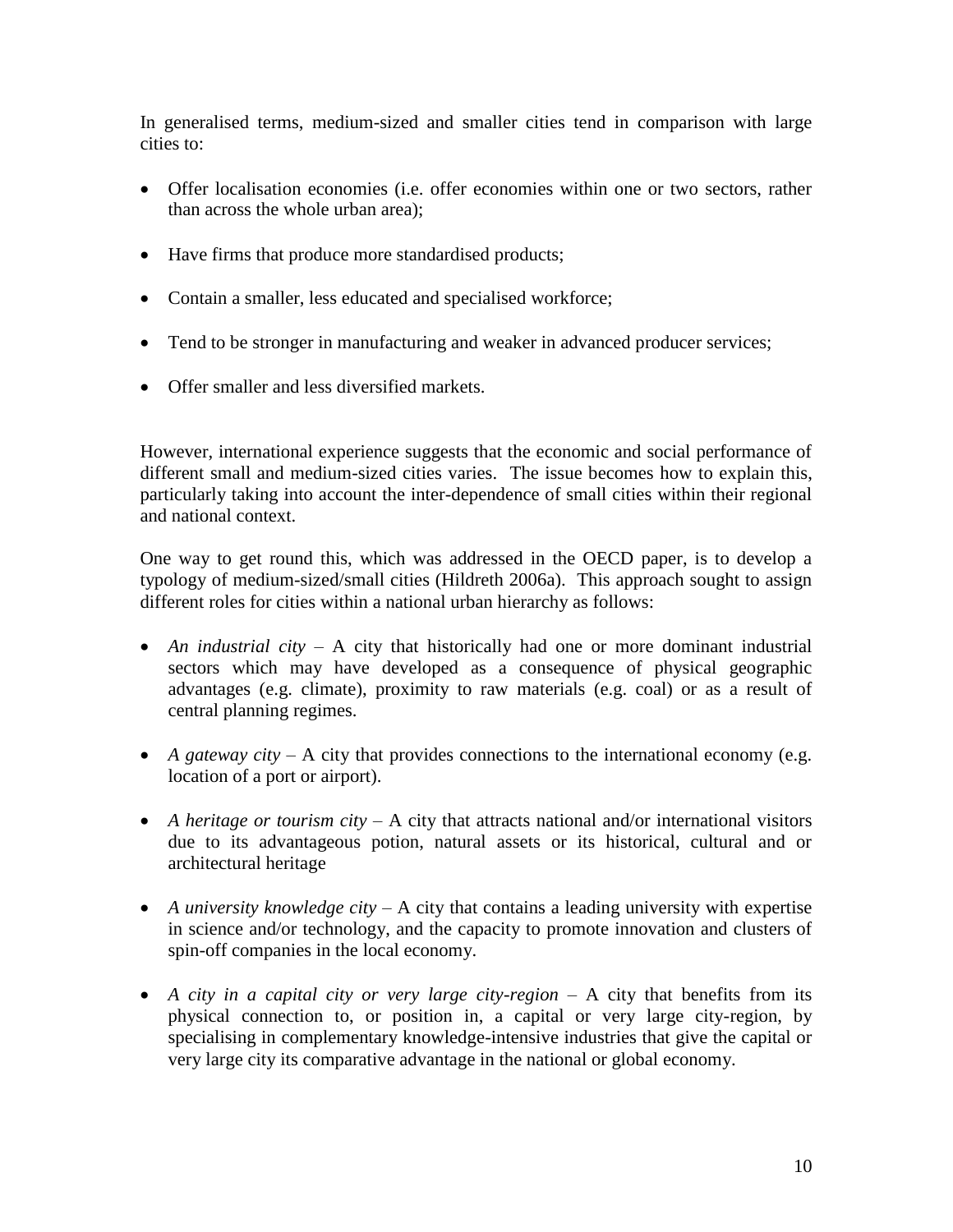*A regional services city* – A city that has historically grown through supplying employment opportunities, retail and other services to its wider region.

This typology is described in more detail elsewhere, together with examples of each type (Hildreth 2006a) (Hildreth 2007). A health warning is necessary that a typology inevitably involves simplification. Many smaller cities have characteristics of two or more of the categories. However, in a study of English medium-sized cities there were clear patterns of difference in economic and social performance between the city types (see Figure Two). Gateway and industrial cities performed the worst. And not surprisingly, university knowledge and cities in a capital or very large city-region performed the best. However, furthermore, their economic and social characteristics were almost exactly opposite.



*Figure Two – Outcome from typology applied to English cities*

In an Eastern European context there is more likely to be a preponderance of smaller cities with industrial city characteristics (on the whole performing less well) (but with some exceptions in Eastern Ukraine) and regional services cities (performing better).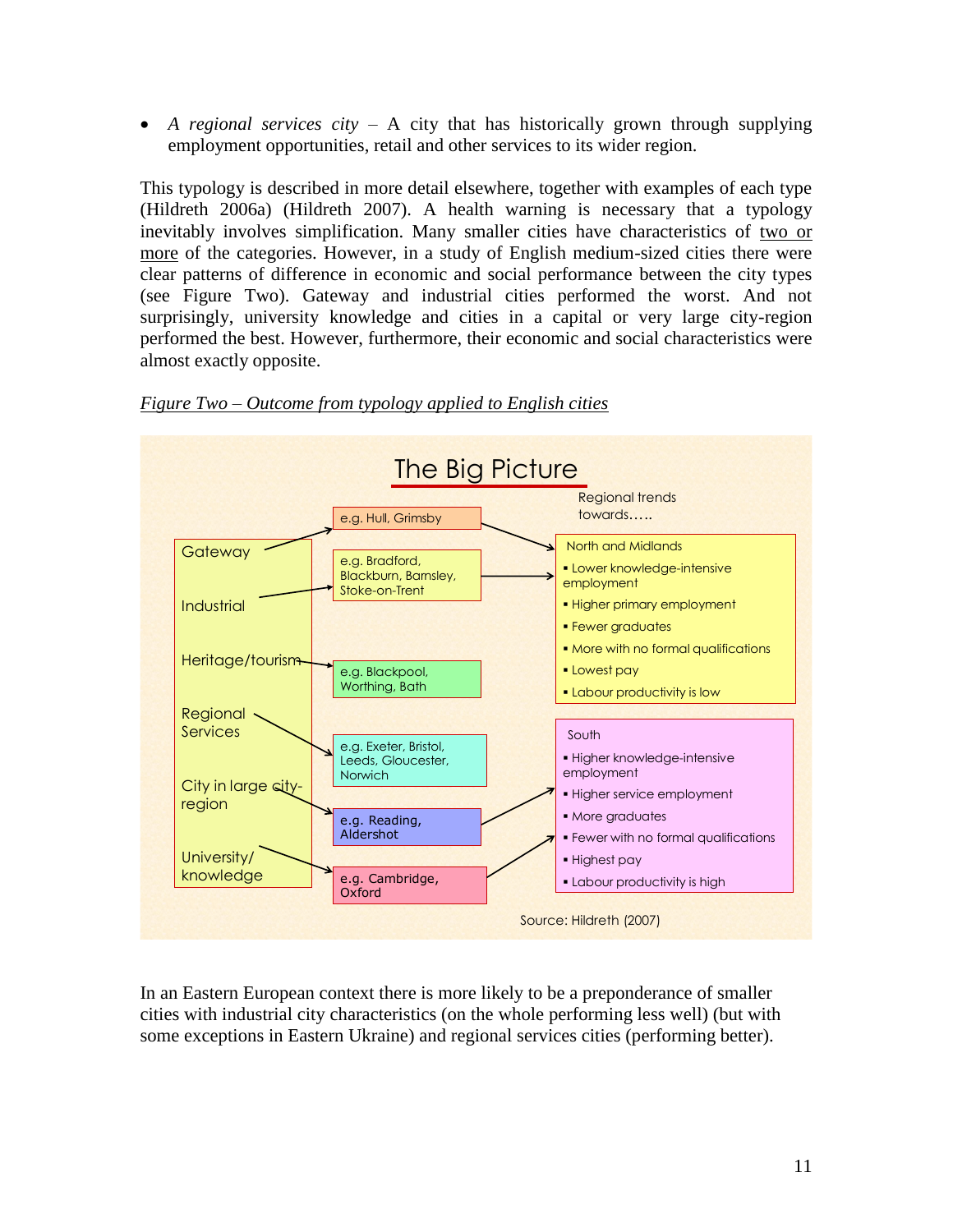## *4. City linkages*

However, the hypothesis is not just that smaller cities have historically developed characteristics that are different affecting their economic and social performance. Also, as stated earlier, they do not operate in isolation and as a consequence, their performance is impacted through the impact of economic linkages between smaller and larger cities and in a regional context.

This was explored in a study that identified 'complementary' and 'less complementary' economic linkages between cities (Lucci and Hildreth 2008). This is illustrated in Figure Three below as a relationship between two cities  $-$  City A - large and City B – mediumsized or small. In the first (top) case the relationship is complementary and in the second (bottom) case the relationship is less complementary.

Basically this study showed:

- A smaller city that is close to a successful large city with complementary sectors, better quality housing and a higher skilled workforce, was much more likely to benefit economically and socially from the growth of the larger city; and
- A smaller city that is close to a successful large city with more traditional economic sectors, poorer quality housing and a lower skilled workforce, was less likely to benefit economically and socially from the growth of the larger city.

Case studies were developed – London to Reading (complementary) and Manchester to Burnley (less complementary) which can be found in summary at <http://www.cabe.org.uk/strud/examples/city-links> and in full at [http://www.centreforcities.org/citylinks.](http://www.centreforcities.org/citylinks) They are also illustrated in Figure Four.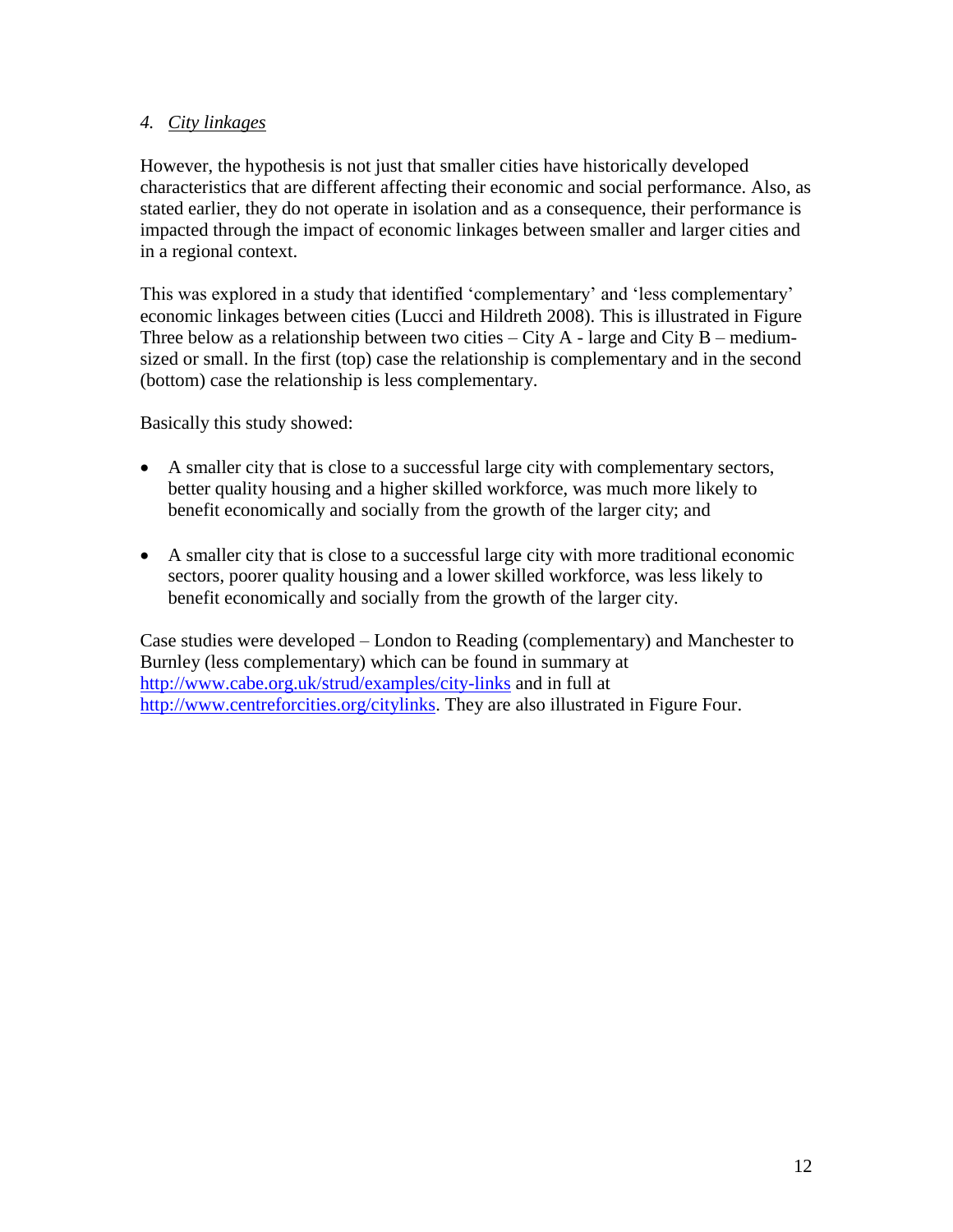

*Figure Three – Economic linkages between cities*

*Figure Four – Economic linkages between cities examples*

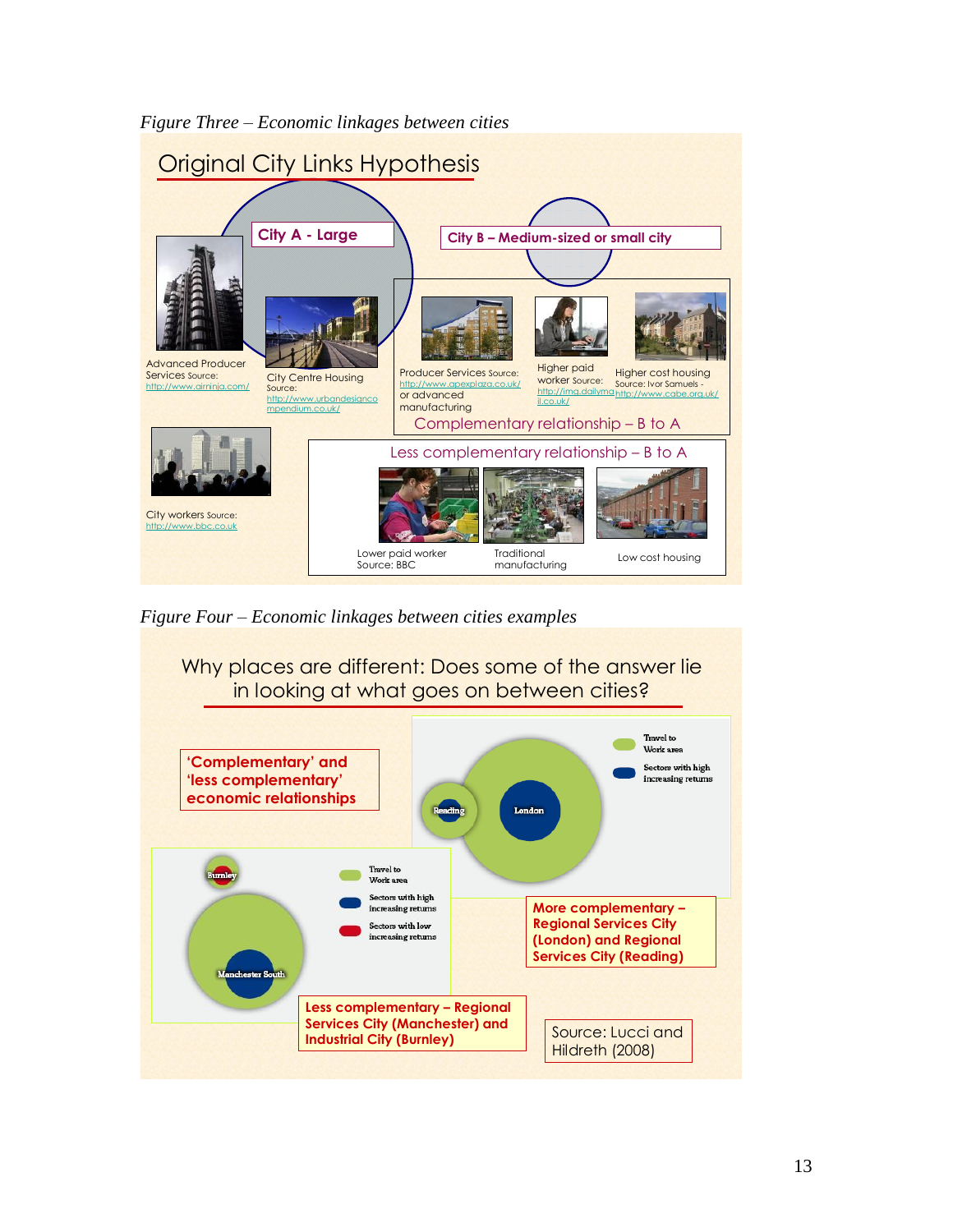#### 5. *City Relationships*

Two further larger studies have since been undertaken, involving a similar team, examining in more detail the economic relationships between smaller cities and larger cities in six city-regions in the North of England. This time the same methodology was applied across all six city regions:

- Liverpool
- Manchester
- Leeds
- Sheffield
- Tyne & Wear (Newcastle)
- Hull and Humber Ports

The study covering the first five city-regions can be found at: [http://www.thenorthernway.co.uk/document.asp?id=766.](http://www.thenorthernway.co.uk/document.asp?id=766)

The study of Hull and Humber Ports is due to be published shortly.

These studies confirmed the original hypothesis, but also provided much more detail. Instead of a simple pattern of "complementary" and "less complementary" relationships, this study identified a more complex picture founded on four relationships based on labour market patterns (see Figure Five below) (as well as variations on these which can be found within the study). However, the outcomes of this study were consistent with the earlier City Links paper.

- *Independent cities* are small cities with a highly skilled and educated workforce. They also tend to have a more modern industrial structure, better quality housing, higher wages, lower deprivation and are better connected within the region and beyond. Going back to the typology of cities – these are often regional services cities.
- *Isolated cities* are small cities with a lower skilled and educated workforce. They also tend to have a more traditional industrial structure, poorer quality housing, lower wages, lower deprivation and are more poorly connected to regional economies. Going back to the typology of cities – these are often industrial cities.
- *Dependent cities* are small cities that are largely dependent on the larger city for employment. They can have a highly skilled workforce, good quality housing etc and are therefore well integrated within the city-regional economy. Alternatively, they can have a low skilled workforce, poor quality housing etc and operate with similar characteristics to isolated cities.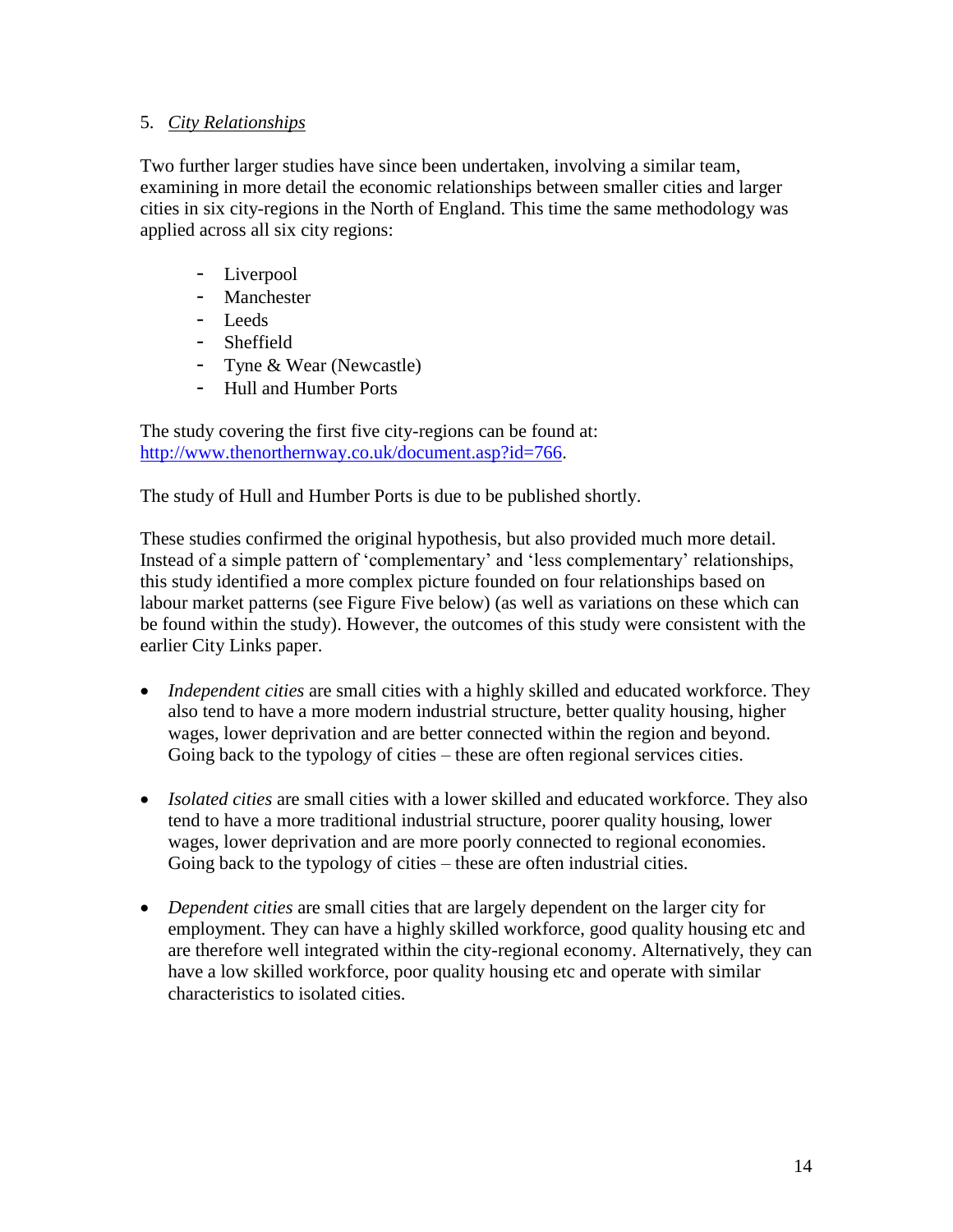

*Figure Five – City relationships: why places are different*

 *Interdependent* cities are small cities with a highly skilled and educated workforce. They tend to have a more modern industrial structure, better quality housing, higher wages, lower deprivation and are better connected within the region and beyond. However, they are likely to be found with capital or very large city regions, where the degree of inter-dependence (or polycentricity) is greater.

The studies found that strengthening economic linkages between cities (particularly between smaller with larger cities) (and within regions) can help to benefit places and their populations.

The extent of complementarities between places is informed by a range of factors including:

- *Skills* is the most important, with cities with higher levels of resident skills tending to benefit more from links with neighbouring economic centres than those with lower levels of skills. The strength of a city's economy has a significant impact upon its economic relationships with neighbouring areas.
- *The 'pull' of the economic centre in shaping economic relationships –* Stronger economic centres tend to have stronger labour market and firm links with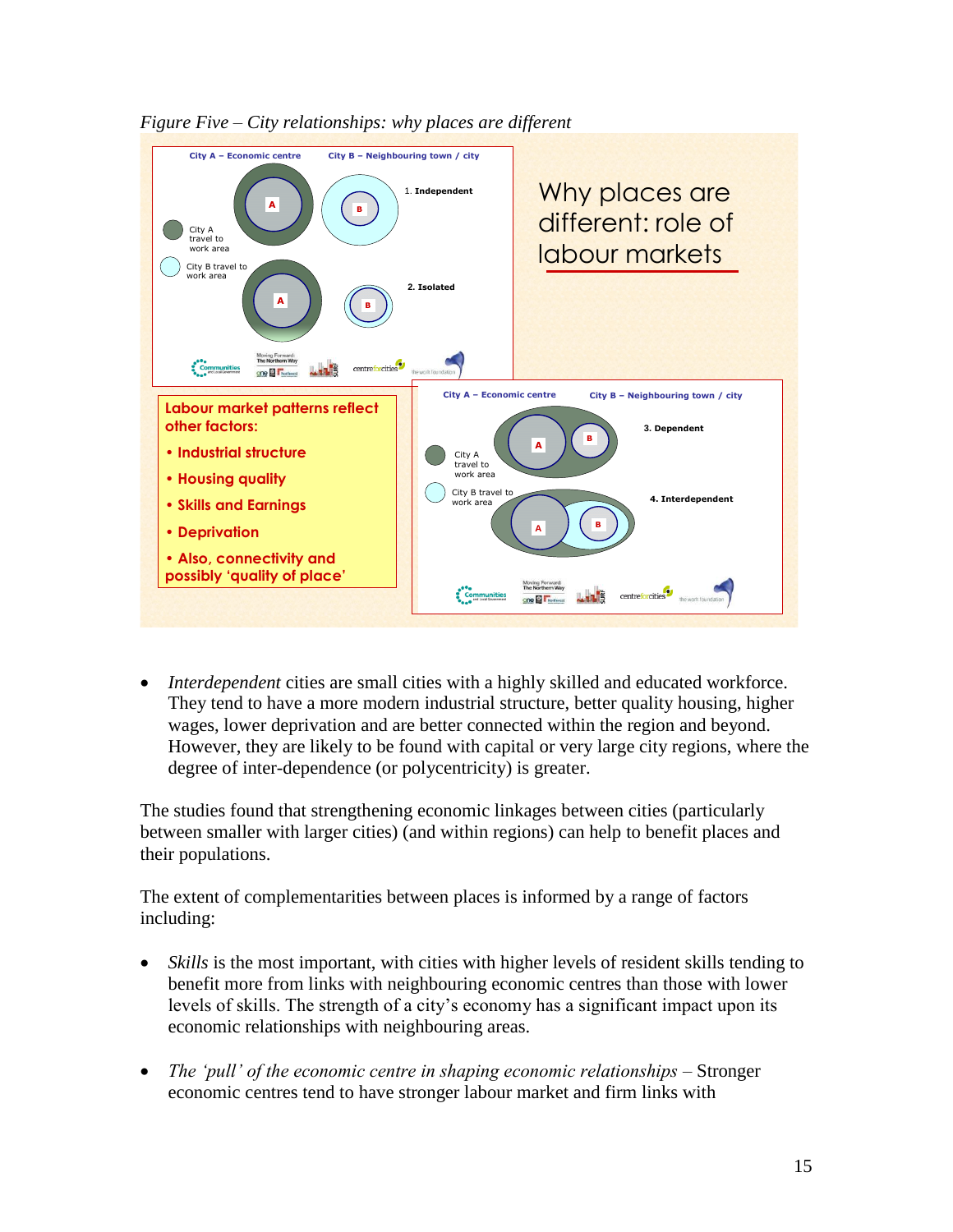neighbouring areas. Less strong economic centres tend to be more self-contained. The strength of a centre's economy has a significant impact upon its relationship with neighbouring areas including smaller towns and cities.

- Transport links affect labour market and firms links Although having good transport links does not automatically lead to economic growth.
- The influence of *firm links* on the economic relationships between cities is largely dependent on the extent to which sectors are strongly embedded within a functional economic area, with high levels of employment at different points in the supply chain.
- *Industrial history and structure* shapes economic links, with more knowledge intensive industries being more likely to forge and benefit from economic links within a geographical area than others.
- *Quality of place* matters areas with higher quality of housing, schools and quality of life are more likely to attract highly skilled individuals and more likely to have mutually beneficial economic relationships with neighbouring towns and cities. These cities will also benefit from the higher wages its residents bring home, of which a large percentage is often spend in the local economy.

Thus these studies confirmed that different towns and cities have different roles within an economic area depending on these factors and the resulting nature of their labour market and firm links.

## *6. Two Eastern European Examples*

This research and its results have not been tested specifically within an Eastern European context. However, two examples can be given which illustrate how the principles from this research might work in practice.

Rustavi was built as an industrial city around 35 kilometres outside Tbilisi, the capital of Georgia. Whilst much of its industrial capacity is no longer operational, it has attracted some recent investment. Because it is easily commutable to Tbilisi, it comes within the capital city"s labour market and has developed a degree of an inter-dependent economic relationship with Tbilisi. Whilst Rustavi faces a lot of challenges, its economic and social situation is much better than it would be if it was further away from the capital city.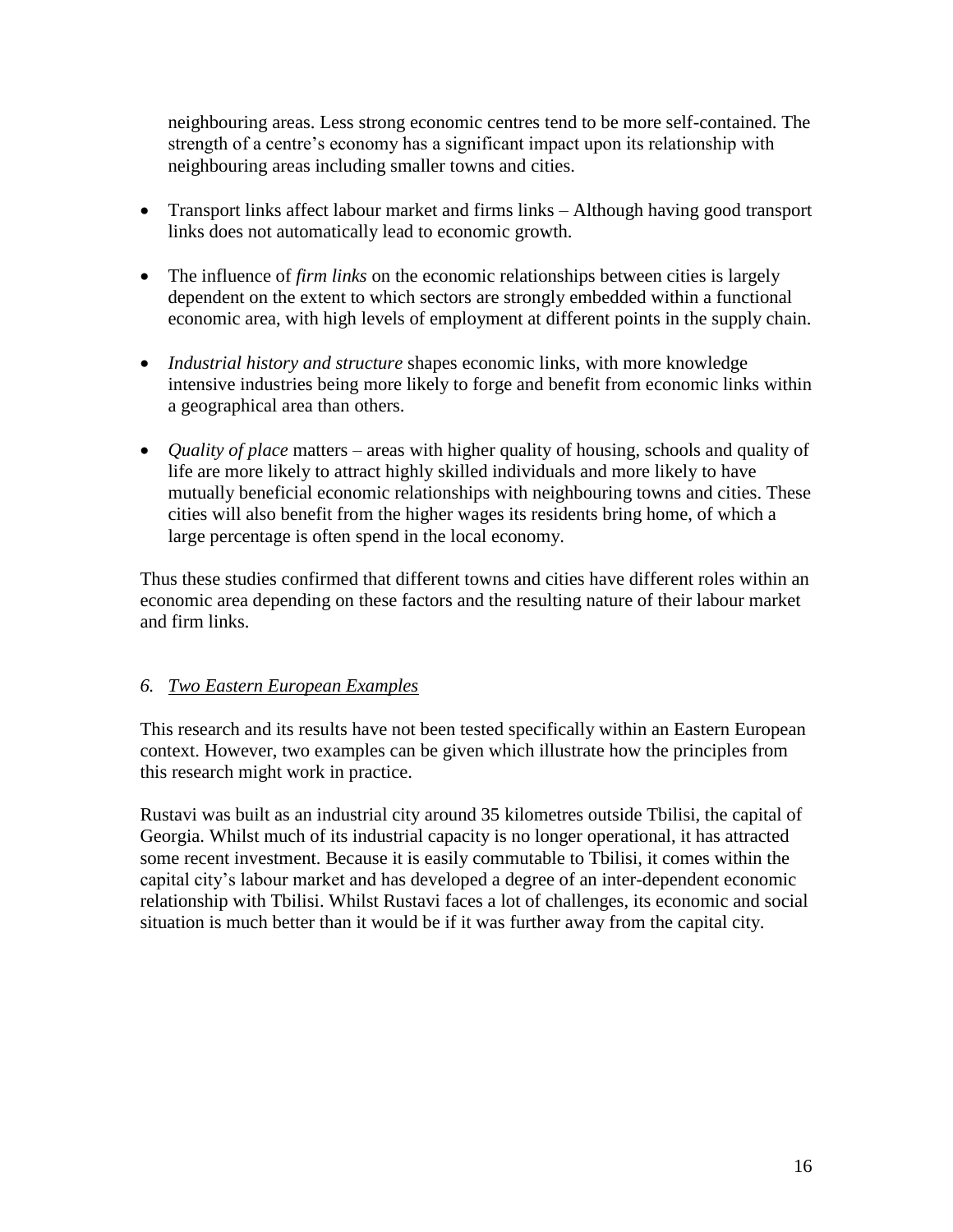

*Figure Six – Economic relationships between Rustavi and Tbilisi, Georgia*

Lac is a small city around 45 kilometres from Tirana, the capital of Albania. Like Rustavi, it was built as an industrial city. Much of the industry has collapsed, but there is some new investment in light manufacturing plants. Lac is largely outside the Tirana travel to work area, although some workers commute in daily. Lac has many characteristics of an "isolated city" and is not benefiting significantly from wider economic relationships, even though it is not far from the capital city and the major port of Durres.

In both cases, a small cities policy that focussed just on the cities themselves would unlikely to be successful. Both depend, and will increasingly depend, on drawing on the wider economic and social opportunities that might be created within a city region or regional context.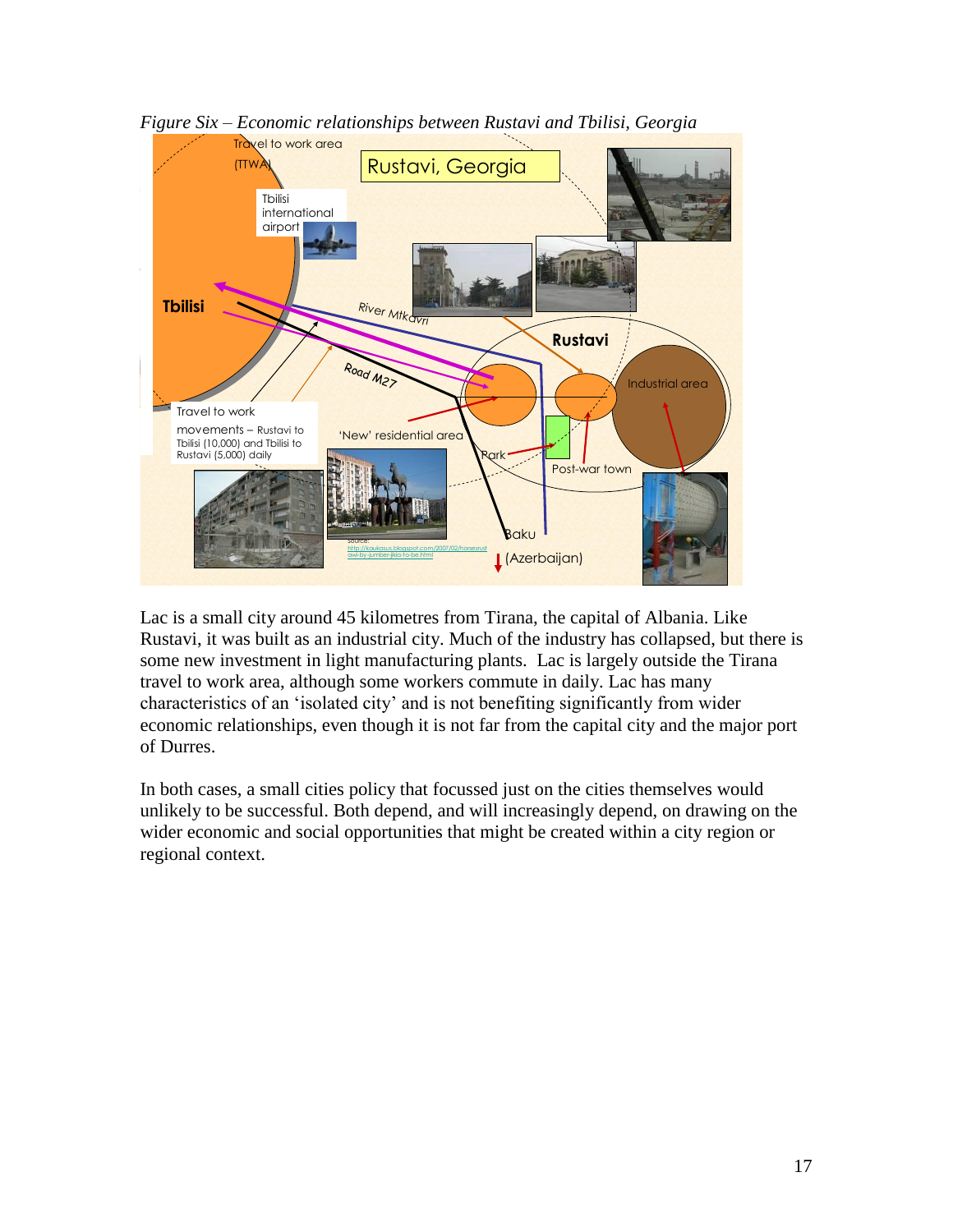

*Figure seven – Economic relationships between Lac and Tirana, Albania*

#### *7. Conclusion*

This paper has sought to share content from recent research on small an medium-sized cities.

The key learning points for a small cities programme in Ukraine are:

- Cities are different in the challenges and opportunities that they face;
- There is a significant level of inter-dependence of small cities within their regional economic context and with larger cities;
- That whilst it is important in a small cities policy to enable cities to contribute to the design and implementation of solutions appropriate to their circumstances, policy should operate in a wider sub-regional and regional context to realise the economic and social potential of small cities.

These issues ought to be taken account of in the design of small cities policy and Programme.